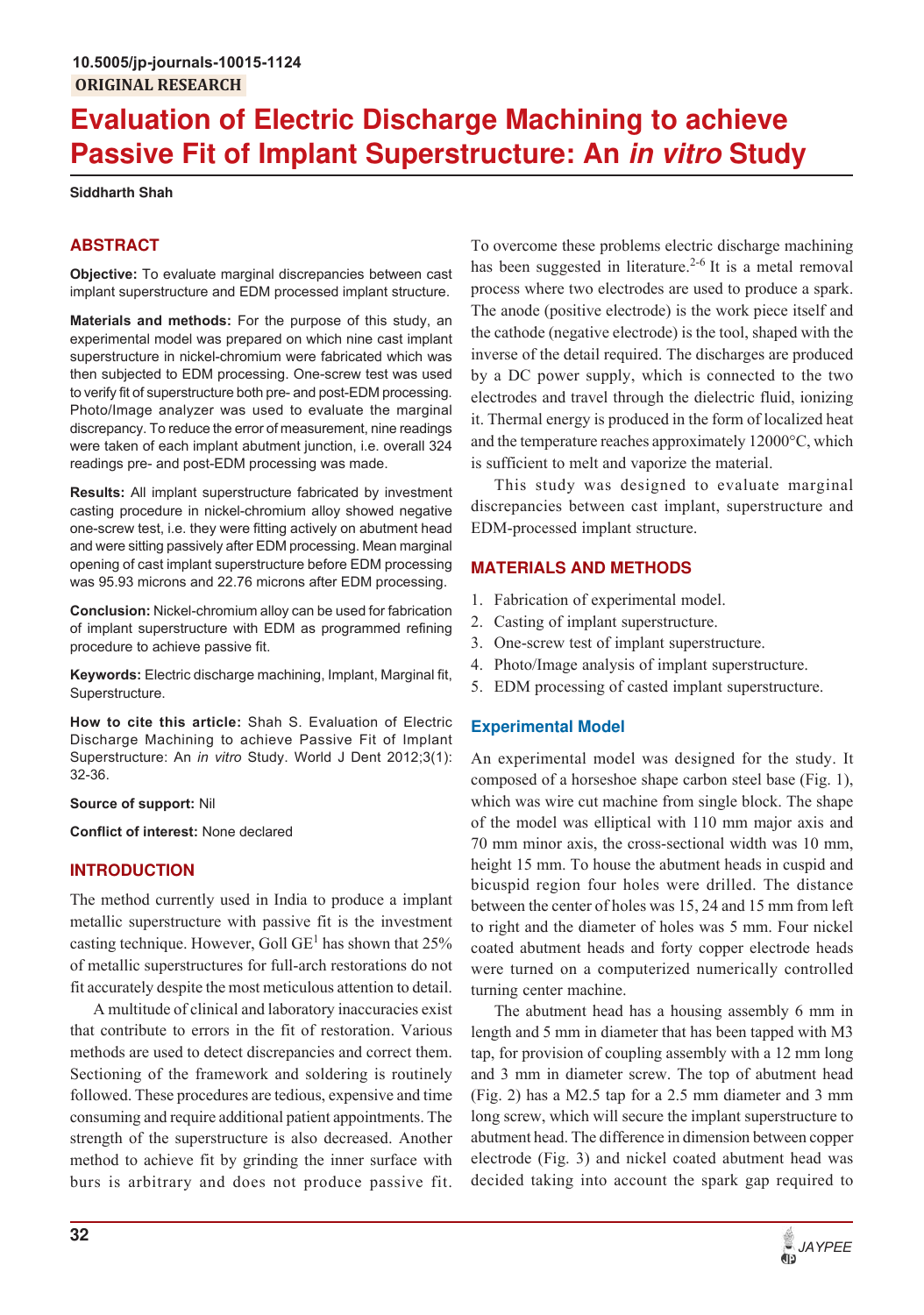*Evaluation of Electric Discharge Machining to achieve Passive Fit of Implant Superstructure: An in vitro Study*







head replica as electrode



**Fig. 4:** Plastic casting sleeve

accurately machine the work piece (cast implant framework).

# **Fabrication of Cast Implant Superstructure by Lost Wax Technique Wax-Up**

Four nickel coated abutments were screwed into the horseshoe shaped base assembly with the 3 mm in diameter and 12 mm long screws and checked for tight coupling between these two parts. For accuracy, 40 polypropylene casting sleeves (Fig. 4) were prepared with injection molding techniques. These sleeves had an outer dimension of 6 mm.These casting plastic sleeves were screwed with 2.5 mm diameter and 3 mm long screws on the nickel coated abutment head. Wax sprue, 3 mm in diameter was used to connect these sleeves and a cantilever of 5 mm was waxed up on distal sleeves. The wax sprue had clearance of 4 mm from the base.

# **Spruing and Investing**

A horizontal wax sprue of 3 mm diameter was connected between distal abutments to prevent contracture of framework in horizontal plane. Four wax sprues of 3 mm diameter were attached to the top of the connecting and horizontal bar. The wax-up was kept for 2 hours before investing. The whole assembly was carefully unscrewed and the fit was verified. The sprue assembly was luted to the rubber custom sprue base. The metal casting ring was coated with two layers of ceramic liner. The liner was moistened with water and positioned 5 mm from the upper margin of the ring. A spray was used for reducing surface tension and dried lightly. Bellavest 320 gm was vacuum mixed with 80 ml liquid (70 ml special liquid and 10 ml distilled water) then poured into the ring with the help of a vibrator. The investment was allowed to set for 1 hour.

# *Casting*

Ring was placed in burnt out furnace (Superfici-Calde, Italy) for 1/2 hour at 250°C and then transferred to a heating furnace (Aseg Galloni-Italy). Total heating time was 2.5 hours. Total 16 gm of base metal (nickel-chromium) alloy bellabond N was used (2 pellets), to obtain a buttonless casting technical specification of bellabond N and physical properties according to DIN EN 150 9693. The metal was casted in a centrifugal induction-casting machine (Aseg Galloni, Italy) at 1350°C. The casting ring was bench cooled at room temperature and then divested and sand blasted with 25 micron aluminum oxide. The sprue was separated with a slim disk.

# **Photo/Image Analysis**

The castings were manually inserted in the master model and enlarged at various points with 30x stereomicroscope with photo/image analysis system. The resulting images were stored in a computer as tagged image file format (TIFF).

The methods of selecting enlargement points were as follows:

Three sites were selected two from the buccal and one from lingual. In this way three images per abutment and 12 per castings was recorded. Since, there were nine castings, 108 images at  $30 \times$  magnification were obtained. Each image was subjected to three measurements to reduce operator variability. Thus, nine measurements were obtained per abutment head. As there were four abutment heads, 36 measurements were obtained per castings. Nine castings required 324 measurements. The data was transferred to a calculation program (Microsoft Excel). Mean of nine measurements at each abutment head sites was calculated and considered as representative for that side.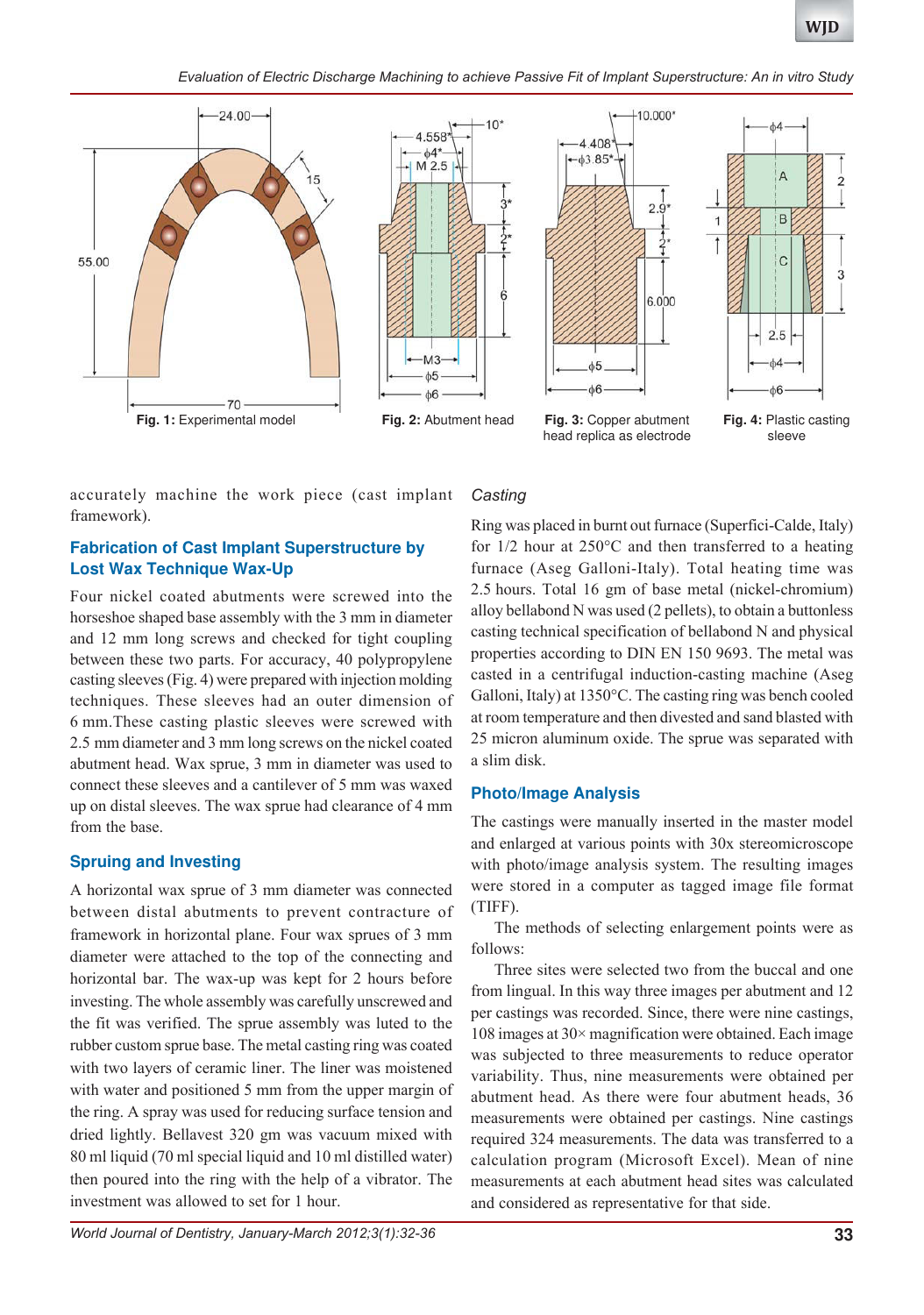#### **One-Screw Test7,8**

A screwdriver was used to tighten the original abutments to the bar. Only one screw was used to bolt the bar to the abutment head. The fit of the superstructure was verified at each of the four-implant abutment heads and the superstructure at the margin before EDM processing.

After the measurements the castings were subjected to EDM processing.

#### **EDM Machining of the Prosthesis (Fig. 5)**

The implant abutment replica was substituted with copper electrode, which was screwed into a horseshoe shaped base. Now, the cast superstructure and the base were mounted on electrical discharge machine unit creating two electrodes.

# **WORK PIECE—CAST IMPLANT SUPERSTRUCTURE**

## **Tool Electrode—Copper Abutment Head Analog on the Horseshoe Shape Base**

The spark erosion process for EDM 2000 has reciprocal polarity. As a result during machining, the implant analogs will alter, so they must be exchanged for copper electrode before erosion process begins. New electrodes are used for each sequence. The following procedures ensured the fit of the superstructure:

- 1. The superstructure was eroded with the copper electrodes for 10 minutes. The electrodes altered during this process.
- 2. The altered electrodes were replaced with new electrodes and the bar was machined for another 1 minute to finish the superstructure.

It was essential to program the generator so that most of the machining was directed to the primary bar and not to the copper electrodes on the implant cast.

Castings after EDM processing were again subjected to photo/image analysis and one-screw test.



**Fig. 5:** EDM machining of the prosthesis

Summary of the method use to fabricate passive cast implant superstructure with electric discharged machining process.

*Abutment head*: CNC turned copper electrodes with spark gap calculations wax-up of superstructure—investment of wax pattern—casting of framework—evaluation of fit of framework—EDM prosthesis—passive fit of superstructure.

## **RESULTS**

Statistical analysis using students t-test was carried out. There is significant statistical difference between marginal opening before and after EDM processing (Graph 1).

- 1. All implant superstructure fabricated by investment casting procedure in nickel-chromium alloy showed negative one-screw test, i.e. they were fitting actively on abutment head.
- 2. Mean marginal opening of cast implant superstructure before EDM processing was 95.93 microns.
- 3. Mean marginal opening of cast implant superstructure after EDM processing was 22.76 microns.
- 4. On EDM processing all nine castings showed a positive one-screw test, i.e. they were fitting passively on the model.

#### **DISCUSSION**

There are two implant framework fabrication techniques that are currently used in a majority of clinical situations. One involves copy-milling sections in titanium and laser welding the sections together. The other is the conventional lost wax technique, which is used to cast one-piece full arch implant frameworks, which is economical and widely used in Indian laboratories.

If clinical fit of a framework to implant abutments is not obtained then sectioning and soldering procedure is a



**Graph 1:** Mean marginal distortion of implant superstructures before and after EDM processing at sites A, B, C and D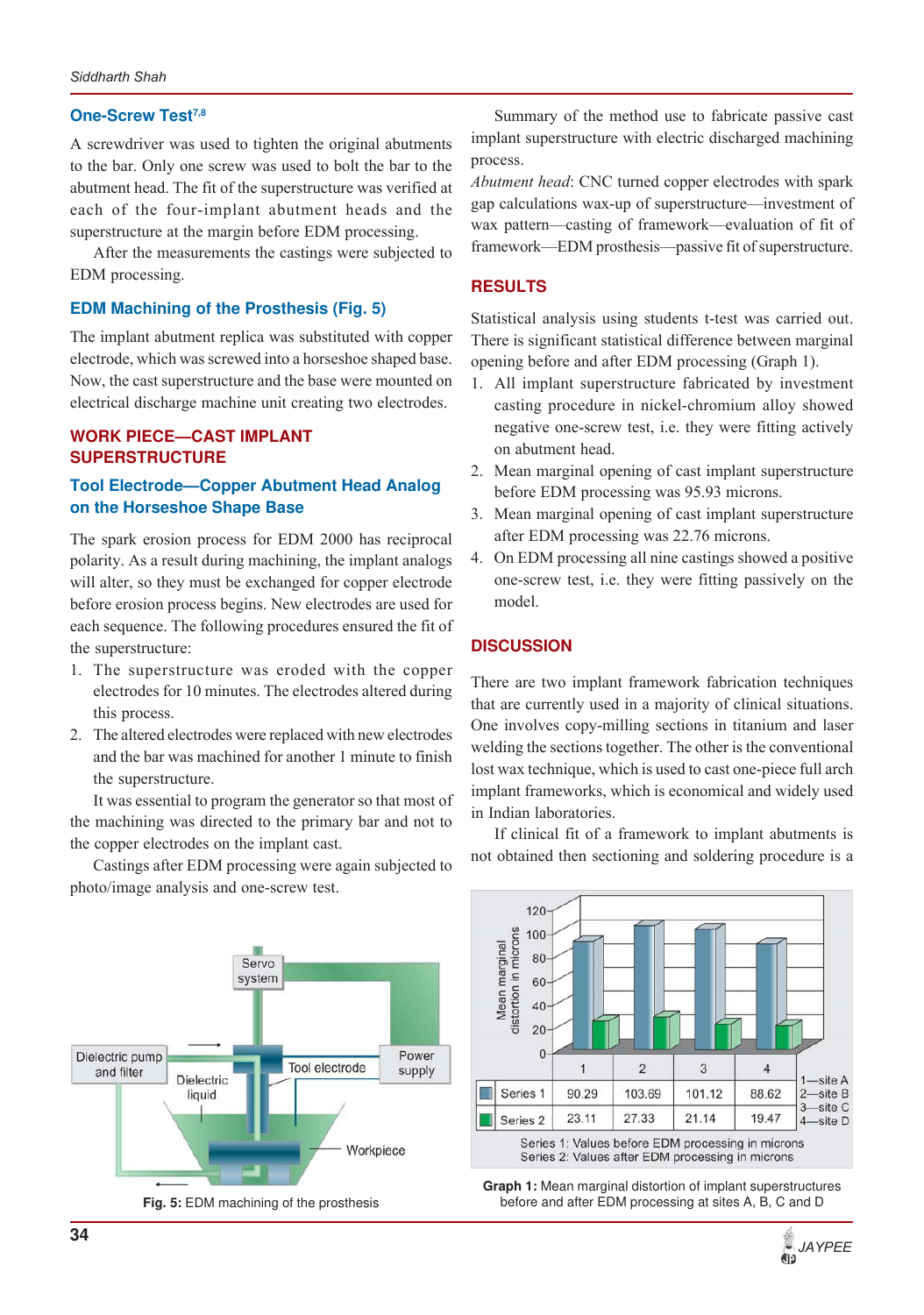common strategy to improve the fit of the framework to implant abutment. Stephen J Riedy, <sup>8</sup> ZoidusPC<sup>9</sup> studied the effect of soldering, electrowelding and cast to procedures on accuracy of fit of cast implant bars. Mean vertical opening at implant abutment interface was, 44 microns for cast-toprocedures, 86.5 microns for soldering and 240.70 microns for electrowelding. The three connecting procedures yield different results in regard to accuracy of fit of cast gold implant bars. The electrowelding procedure was technique sensitive, inaccurate and unpredictable. The soldering procedure was inaccurate for connecting implant bar and cast to procedure was consistent and predictable but not accurate enough to be used routinely. The problem with all the three connecting procedures was that the framework needs to be sectioned and welded or soldered together, wherein maintenance of work hardening properties of onepiece casting was difficult to achieve.

In India, none of the laboratories utilize machined gold cylinder. All the superstructures are casted as one piece in base metal alloys. As observed in the study, mean vertical opening for casted implant superstructure and abutment interface was 95.93 microns. Thus, it seems obvious that standard method for correcting the misfit ought to be available for use on routine bases. In this study, clinical and some laboratory variables were excluded to better evaluate the casting technique itself and the effect of programmed refining procedure by EDM on implant superstructure fabrication.

The test model had a dimension of 70 to 55 mm. The quantity of metal used to fabricate the superstructure was thus the greatest possible, amplifying technical problems. The metal used was nickel, chromium, which is used most commonly in India, as it is less expensive. The casting for the superstructure was horseshoe shaped, which is known to cause maximum distortion during fabrication. The fitting surface of the superstructure was sandblasted before checking fit. Image analyzer was used to evaluate the marginal discrepancy because it was not possible to put the experimental model in SEM chamber. Digital images were selected because it permitted verification of line measurements over light microscope. To reduce the error of measurement, nine readings were taken of each implant abutment junction, i.e. overall 324 readings pre- and post processing was made.

From the result of the study it would appear that assemblies that used cast implant superstructure show greater magnitude of vertical discrepancies at external abutment implant junction.

Most of the studies were carried out on titanium superstructures. This study aimed to study the effect of EDM

refining process on nickel-chromium alloy as superstructure. On EDM processing mean marginal opening was 22.76 microns and statistical data showed uniform distribution. Statistical analysis using students t-test was carried out. There is significant statistical difference between marginal opening before and after EDM processing (Graph 1).

There was no machined component (gold cylinders) used, but machined programmed refining was carried out.

- 1. Metal experimental model was used to simulate clinical situation and for convenience, so that it could be used as a single unit, which could be clamped to one of the electrodes of EDM 2000 machines.
- 2. The abutment heads were manufactured indigenously, so that machining tolerance could be same for abutment and copper electrodes.
- 3. Abutment head had outer dimension of 6 mm while in clinical situation largest size is 5 mm. This was done as available CNC machine could not accurately turn small abutment heads with a given degree of precision.
- 4. A 0.1 mm discrepancy was kept overall between abutment heads and electrodes to take into account spark gap required to machine superstructures.
- 5. Only vertical marginal discrepancies were taken into consideration as die sinking EDM can correct casting errors in only one axis.

For correction of errors in two (vertical and horizontal) axes die sinking EDM should be combined with wire cut EDM. wire cut EDM would mill external surface of superstructure and die sinking EDM would mill the mating surface of implant superstructure.

Out of all the corrective refining procedures available for fabrication of passive implant superstructures, EDM offers the following advantages Rubeling G, S Kreylos  $H:^{10}$ 

- 1. It is not affected by metal hardness because it is a thermal process.
- 2. Adhesive characteristics of the work piece do not affect the process because it is a noncontact method of removing metal.
- 3. EDM provides a smooth bur-free surface.
- 4. Process can be used to machine thin objects without distortion because there are virtually no mechanical forces created.
- 5. EDM is accurate to within 20 to 30 microns, which is the most accurate among currently available refining processes.
- 6. Superstructure need not be sectioned to obtain passive fit.

These characteristics make the process desirable to the dental profession. The EDM facilities are routinely and economically available in the Indian industry. The